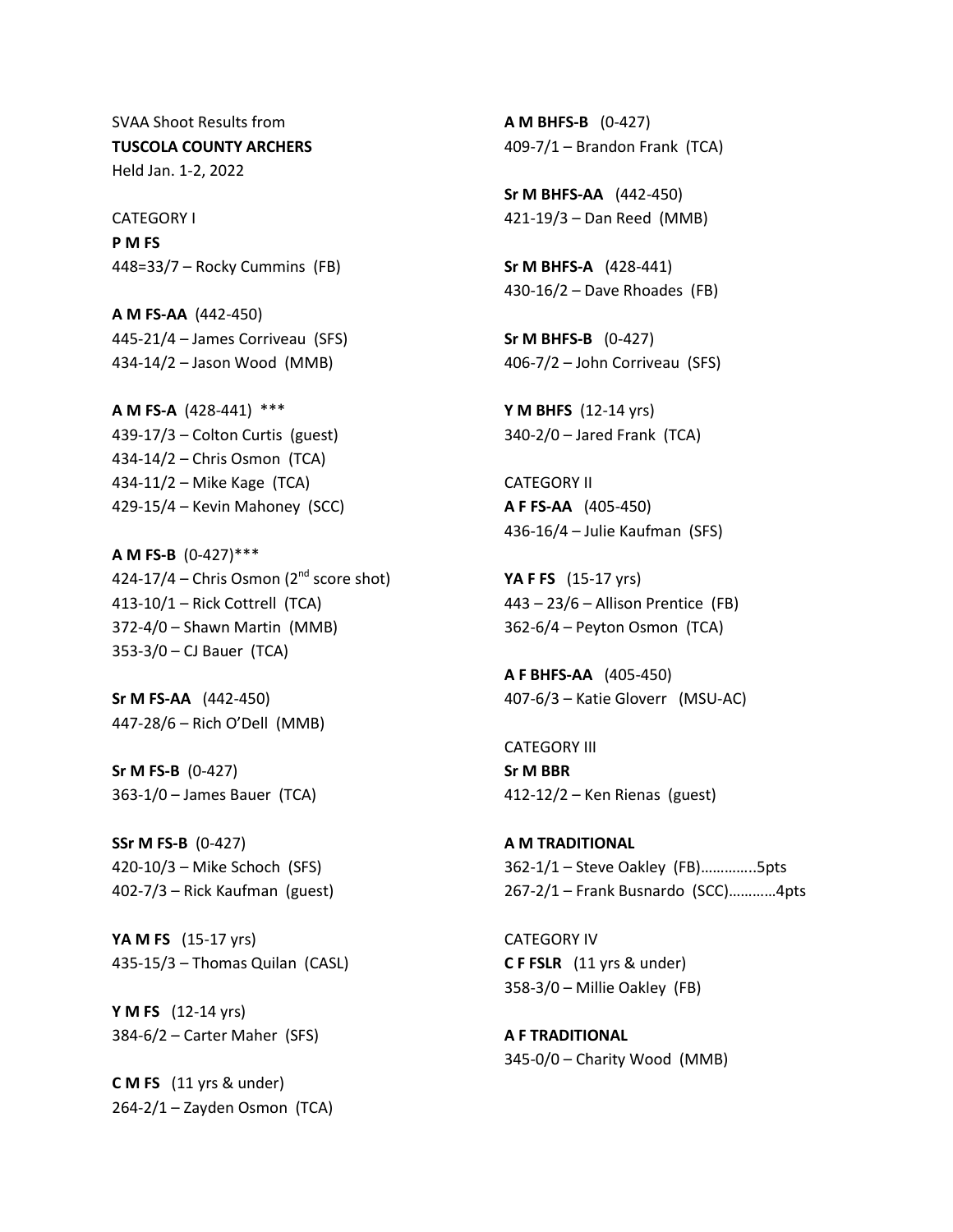#### **RIBBONS**

# CAPITAL AREA SPORTSMENS Thomas Quinlan 1st

# FLINT BOWMEN

Rocky Cummins  $1<sup>st</sup>$ Dave Rhoades 1st Allison Prentice 1st Steve Oakley 1st Millie Oakley 1st

### MSU ARCHERY

Katie Bauer 1st

### MID-MICHEE BOWMEN

Dan Reed 1st Charity Wood 1st Jason Wood 2nd Shawn Martin 2<sup>nd</sup>

# SAGINAW FIELD & STREAM

James Corriveau 1st Mike Schoch 1st Carter Maher 1st John Corriveau 1st

### SHIAWASSEE CONSERVATION

Frank Busnardo 2<sup>nd</sup> Kevin Mahoney 3rd

### TUSCOLA COUNY ARCHERS

Chris Osmon 1st Rick Cottrell 1st James Bauer 1st Zayden Osmon 1st Brandon Frank 1st Jared Frank  $1<sup>st</sup>$ Mike Kage 2<sup>nd</sup> Peyton Osmon 2nd CJ Bauer 3rd